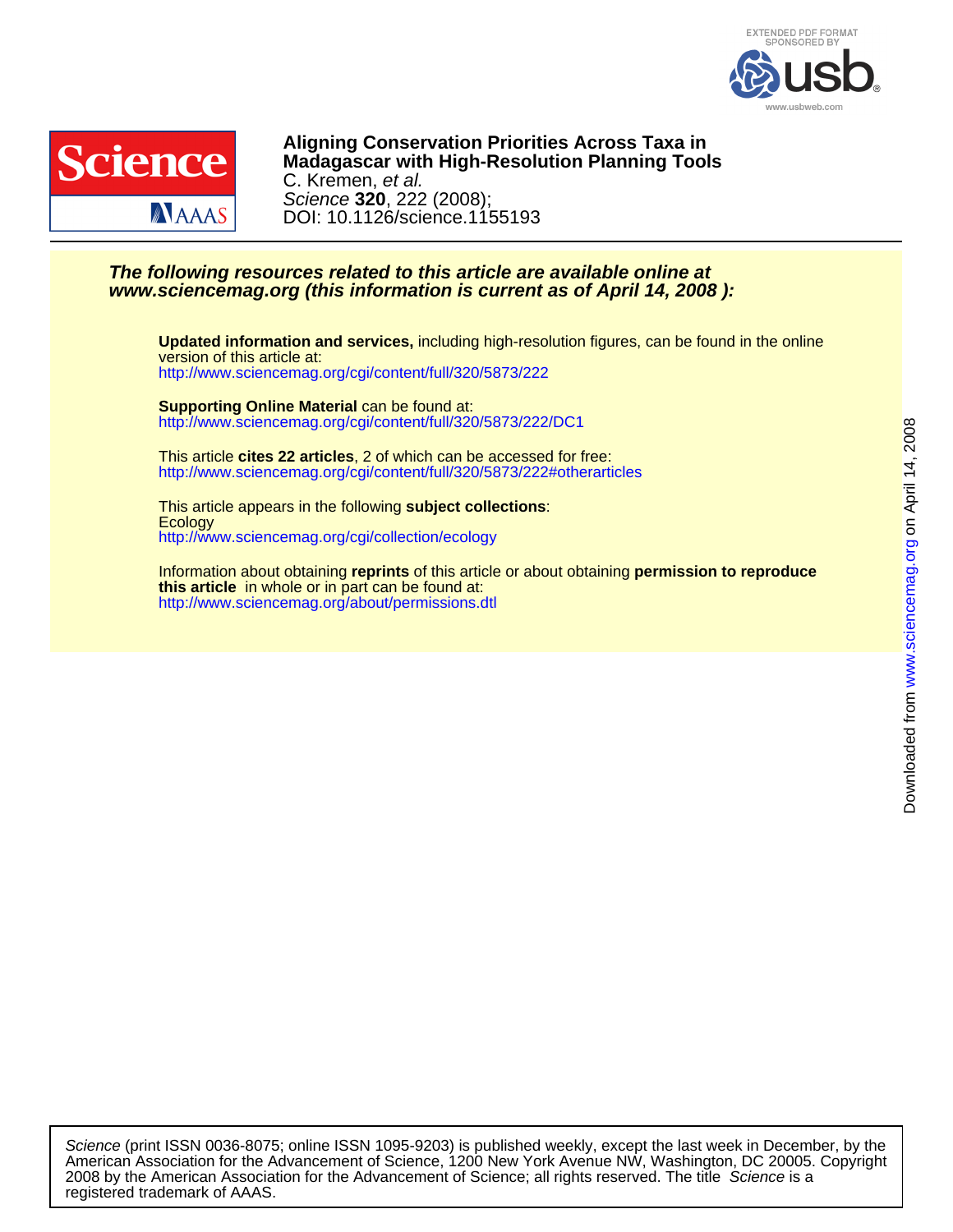## REPORTS

### References and Notes

- 1. R. T. Shuey, Semiconducting Ore Minerals, vol. 4 of Developments in Economic Geology (Elsevier, Amsterdam, 1975).
- 2. J. H. Kennedy, K. W. Frese, J. Electrochem. Soc. 125, 723 (1978).
- 3. C. Gleitzer, J. Nowotny, M. Rekas, Appl. Phys. A Mat. Sci. Proc. 53, 310 (1991).
- 4. B. A. Balko, K. M. Clarkson, J. Electrochem. Soc. 148, E85 (2001).
- 5. P. Venema, T. Hiemstra, P. G. Weidler, W. H. van Riemsdijk, J. Colloid Interface Sci. 198, 282 (1998).
- 6. F. Gaboriaud, J. Ehrhardt, Geochim. Cosmochim. Acta 67, 967 (2003).
- 7. C. G. B. Garrett, W. H. Brattain, Phys. Rev. 99, 376 (1955).
- 8. P. Mulvaney, V. Swayambunathan, F. Grieser, D. Meisel, J. Phys. Chem. 92, 6732 (1988).
- 9. R. M. Cornell, U. Schwertmann, The Iron Oxides: Structure, Properties, Reactions, Occurrence and Uses (VCH, Weinheim, Germany, 2003).
- 10. T. Nakau, J. Phys. Soc. Jpn. 15, 727 (1960).
- 11. N. Iordanova, M. Dupuis, K. M. Rosso, J. Chem. Phys.
- 122, 144305 (2005). 12. J. S. LaKind, A. T. Stone, Geochim. Cosmochim. Acta 53, 961 (1989).
- 13. P. Mulvaney, R. Cooper, F. Grieser, D. Meisel, Langmuir 4, 1206 (1988).
- 14. A. G. B. Williams, M. M. Scherer, Environ. Sci. Tech. 38, 4782 (2004).
- 15. P. Larese-Casanova, M. M. Scherer, Environ. Sci. Tech. 41, 471 (2007).
- 16. D. Suter, C. Siffert, B. Sulzberger, W. Stumm, Naturwissenschaften 75, 571 (1988).
- 17. V. Barron, J. Torrent, J. Colloid Interface Sci. 177, 407 (1996).
- 18. C. M. Eggleston et al., Geochim. Cosmochim. Acta 67, 985 (2003).
- 19. T. P. Trainor et al., Surf. Sci. 573, 204 (2004).
- 20. O. W. Duckworth, S. T. Martin, Geochim. Cosmochim. Acta 65, 4289 (2001).
- 21. T. H. Yoon, S. B. Johnson, C. B. Musgrave, G. E. Brown, Geochim. Cosmochim. Acta 68, 4505 (2004).
- 22. J. R. Rustad, E. Wasserman, A. R. Felmy, Surf. Sci. 424, 28 (1999).
- 23. T. Hiemstra, W. H. Van Riemsdijk, Langmuir 15, 8045 (1999).
- 24. P. Zarzycki, Appl. Surf. Sci. 253, 7604 (2007).
- 25. Materials and methods are available on Science Online. 26. M. J. Avena, O. R. Camara, C. P. Depauli, Colloid Surf. 69, 217 (1993).
- 27. N. Kallay, T. Preocanin, J. Colloid Interface Sci. 318, 290 (2008).
- 28. J. A. Davis, R. O. James, J. O. Leckie, J. Colloid Interface Sci. 63, 480 (1978).
- 29. B. Zinder, G. Furrer, W. Stumm, Geochim. Cosmochim. Acta 50, 1861 (1986).
- 30. S. Banwart, S. Davies, W. Stumm, Colloid Surf. 39, 303 (1989).
- 31. S. Kerisit, K. M. Rosso, Geochim. Cosmochim. Acta 70, 1888 (2006).
- 32. S. Kerisit, K. M. Rosso, J. Chem. Phys. 127, 124706 (2007).
- 33. N. M. Dimitrijevic, D. Savic, O. I. Micic, A. J. Nozik, J. Phys. Chem. 88, 4278 (1984).
- 34. J. P. Jolivet, E. Tronc, J. Colloid Interface Sci. 125, 688 (1988).
- 35. This research was supported by the U.S. Department of Energy (DOE), Office of Basic Energy Sciences, Geosciences Program. It was performed at the William R. Wiley Environmental Molecular Sciences Laboratory (EMSL) at the Pacific Northwest National Laboratory (PNNL). The EMSL is funded by the DOE Office of Biological and Environmental Research. PNNL is operated by Battelle for the DOE under contract DE-AC06-76RLO 1830. We gratefully acknowledge the assistance of C. Wang for TEM; B. Arey for scanning electron microscopy; D. McCready for pole reflection x-ray diffraction; Y. Lin for access to electrochemistry apparatus; and A. Felmy, E. Ilton, and J. Amonette for comments on an early version of this manuscript.

#### Supporting Online Material

www.sciencemag.org/cgi/content/full/1154833/DC1 Materials and Methods Figs. S1 to S4 References

4 January 2008; accepted 25 February 2008 Published online 6 March 2008; 10.1126/science.1154833 Include this information when citing this paper.

## Aligning Conservation Priorities Across Taxa in Madagascar with High-Resolution Planning Tools

C. Kremen, $1,2*$ † A. Cameron, $1,2*$ † A. Moilanen,<sup>3</sup> S. J. Phillips,<sup>4</sup> C. D. Thomas,<sup>5</sup> H. Beentje,<sup>6</sup> J. Dransfield,<sup>6</sup> B. L. Fisher,<sup>7</sup> F. Glaw,<sup>8</sup> T. C. Good,<sup>9</sup> G. J. Harper,<sup>10</sup> R. J. Hijmans,<sup>11</sup> D. C. Lees,<sup>12</sup> E. Louis Jr.,<sup>13</sup> R. A. Nussbaum,<sup>14</sup> C. J. Raxworthy,<sup>15</sup> A. Razafimpahanana,<sup>2</sup> G. E. Schatz,<sup>16</sup> M. Vences,  $^{17}$  D. R. Vieites,  $^{18}$  P. C. Wright,  $^{19}$  M. L. Zjhra $^{9}$ 

Globally, priority areas for biodiversity are relatively well known, yet few detailed plans exist to direct conservation action within them, despite urgent need. Madagascar, like other globally recognized biodiversity hot spots, has complex spatial patterns of endemism that differ among taxonomic groups, creating challenges for the selection of within-country priorities. We show, in an analysis of wide taxonomic and geographic breadth and high spatial resolution, that multitaxonomic rather than single-taxon approaches are critical for identifying areas likely to promote the persistence of most species. Our conservation prioritization, facilitated by newly available techniques, identifies optimal expansion sites for the Madagascar government's current goal of tripling the land area under protection. Our findings further suggest that high-resolution multitaxonomic approaches to prioritization may be necessary to ensure protection for biodiversity in other global hot spots.

pproximately 50% of plant and 71 to 82% of vertebrate species are concentrated in biodiversity hot spots covering only 2.3% of Earth's land surface  $(1)$ . These irreplaceable regions are thus among the highest global priorities for terrestrial conservation; reasonable consensus exists on their importance among various global prioritization schemes that identify areas of both high threat and unique biodiversity (2). The spatial patterns of species richness, endemism, and rarity of different taxonomic groups within priority areas, however, rarely align and are less well understood (3–6). Detailed

analysis of these patterns is required to allocate conservation resources most effectively (7, 8).

To date, only a few quantitative, highresolution, systematic assessments of conservation priorities have been developed within these highly threatened and biodiverse regions  $(9, 10)$ . This deficiency results from multiple obstacles, including limited data or access to data on species distributions and computational constraints on achieving high-resolution analyses over large geographic areas. We have been able to overcome each of these obstacles for Madagascar, a global conservation priority  $(1, 2, 11)$ . Like many

other regions (3–6), Madagascar has complex, often nonconcordant patterns of microendemism among taxa  $(12-17)$ , rendering the design of efficient protected-area networks particularly difficult (4, 6). We collated data for endemic species in six major taxonomic groups [ants, butterflies, frogs, geckos, lemurs, and plants (table S1)], using recent robust techniques in species distribution modeling (18, 19) and conservation planning (20, 21) to produce the first quantitative conservation prioritization for a biodiversity hot spot with this combination of taxonomic breadth (2315 species), geographic extent  $(587,040 \text{ km}^2)$ , and spatial resolution (30–arc sec grid =  $\sim$ 0.86 km<sup>2</sup>).

Currently, an important opportunity exists to influence reserve network design in Madagascar, given the government's commitment, announced at the World Parks Congress in 2003, to triple its existing protected-area network to 10% coverage (22). Toward this goal, our high-resolution analysis prioritizes areas by their estimated contribution to the persistence of these 2315 species and identifies regions that optimally complement the existing reserve network in Madagascar.

We input expert-validated distribution models for 829 species and point occurrence data for the remaining species [those with too few occurrences to model, called rare target species (RTS)] into a prioritization algorithm, Zonation (20, 21), which generates a nested ranking of conservation priorities (23). Species that experienced a large proportional loss of suitable habitat (range reduction) between the years 1950 and 2000 were given higher weightings [equation 2 of (23), (24)]. We evaluated all solutions [defined here as the highest-ranked 10% of the landscape to match the target that Madagascar has set for conservation (22)] in two ways: (i) percent of species entirely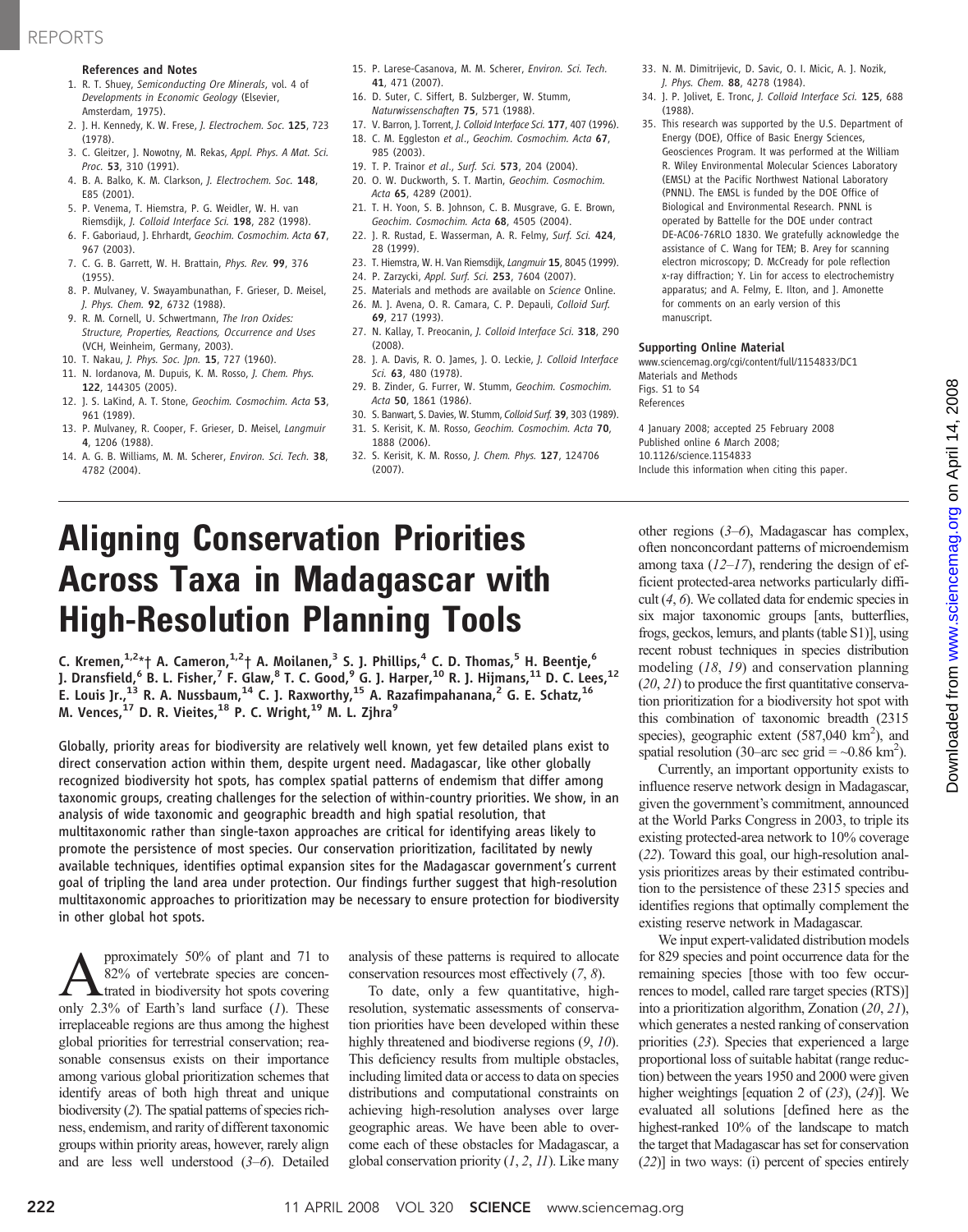absent from the solution ["complete gaps"  $(11)$ ] and (ii) proportional representation of species.

Avoiding complete gaps for all species considered, or "minimal representation," is a basic goal of conservation prioritization (8) and can be accomplished in only 1020 grid squares (0.1% of the area of Madagascar) in a multitaxon analysis. The single-taxon solutions (fig. S1), however, did a poor job of minimally representing other species (Table 1) because of their low overlap (fig. S2). In single-taxon solutions, 25 to 50% of RTS species from other taxa were entirely omitted (Table 1A). Zero to 18% of modeled species were omitted, depending on whether evaluation was based on actual occurrence points (Table 1B) or distribution models (Table 1D). Overall, the use of any single-taxon solution would result in 16 to 39% of all species ending up as complete gaps (Table 1C, based on actual occurrence records).

In addition to ensuring minimal representation, our goal is to maximize proportional representation (the proportion of distribution or occurrence points) of species, especially those most vulnerable to extinction, in order to increase the probability of their persistence  $(11)$ . In singletaxon solutions, we found that species from other taxa would often be represented at lower levels than the target taxon. Mean proportional representation for modeled species outside of the taxon was lower by a factor of 1.2 to 1.5 relative to the target taxon for all groups except plants (Fig. 1A), which include the most species and the smallest-ranged species within this data set,

\*To whom correspondence should be addressed. E-mail: ckremen@nature.berkeley.edu

†These authors contributed equally to this work.

making it comparatively difficult to protect large proportions of each species even in the plantspecific solution. Similarly, single-taxon solutions contained only 69 to 83%, on average, of the occurrence points for included (species that are represented by at least one record) RTS outside the target taxon, as compared to 100% of RTS records for species within the target taxon (Table 1E). Thus, any conservation prioritization based on a single surrogate taxon would be of limited utility for identifying conservation priorities across taxa in Madagascar.

The ideal solution to the surrogacy problem is to include all species in a single analysis (Fig. 2A), thus avoiding complete gaps (Table 1, last column) while optimizing proportional representation across all taxa. Until now, because of computational constraints, such analyses have not been feasible for this spatial resolution, geographic extent, and number of taxa. Figure S3A shows what can be achieved with the core-area Zonation method when used with weightings that account for historical range reductions. Without this weighting scheme, two species with the same current range size could be included at identical proportional representation, even though one had experienced a precipitous decline in range whereas the other had not. This approach thus prioritizes two classes of vulnerability. Narrow-ranged species, which are vulnerable to habitat loss coincident with their small ranges, are inherently prioritized by the Zonation algorithm [equation S1 of  $(23)$ ]. Species that have suffered extensive recent range reductions (red dots in fig. S3) are additionally prioritized by their weightings, and the proportion of their historical (baseline) range included is thus increased.

Covering all six taxonomic groups simultaneously necessarily invokes tradeoffs, decreasing, for example, the proportions of species distributions represented in each taxon significantly relative to its own single-taxon solution (Fig. 1B,  $-0.04 \pm 0.002$  SE, paired Wilcoxon signed-ranks test,  $P < 0.0001$ ). To assess this tradeoff, we calculated a potential extinction risk for modeled species based on future distributional loss under the single- and multitaxon solutions, assuming loss of all habitat outside of prioritized areas and an aggregate species-area response (24). The increase in potential extinction risk for each taxonomic group incurred under the multitaxon solution relative to its own (fig. S4) constitutes the cost of including hundreds of species in the protected-area network that would otherwise be omitted (Table 1C).

We compared our multitaxon solution (Fig. 2A) against the actual parks selected during the recent protected-area expansion phase of 2002– 2006 that has increased the total reserve coverage from 2.9 to 6.3% of Madagascar (Fig. 2B). The mean proportion of modeled species distributions included in the multitaxon solution (using the top 6.3% prioritized to compare with the area protected by 2006) was not significantly higher than in the actual selections  $(+0.004 \pm 0.002 \text{ SE}$ ,

paired test, NS), as is expected because of tradeoffs among species (that is, given the fixed area of 6.3%, some species increased in representation when the optimized solution was compared to the actual solution, whereas others necessarily decreased, resulting in no mean change). The multitaxon solution, however, included all species, whereas the actual selections entirely omitted 28% of species (based on actual occurrence points, fig. S5). In addition, proportions included for the species with narrowest ranges or largest scores for the proportional range-reduction index were significantly larger in the multitaxon solution (at 6.3% of area) as compared to the actual selection [Kolmogorov-Smirnov two-sample test, first (smallest) quartile of range size,  $D = 0.28$ ,  $n =$ 207 species,  $P < 0.001$ ; fourth (largest) quartile of proportional range-reduction index,  $D = 0.149$ ,  $n = 207$  species,  $P = 0.001$ ].

Finally, because we are operating in a realworld conservation context and many protected areas have already been established in Madagascar, we developed a realistic Zonation solution,



Fig. 1. Evaluating the top 10% of Zonation solutions for single- and multitaxon solutions. (A) The minimum, mean, and maximum proportion of the baseline (1950) distribution included for each taxonomic group [red, ants (A); blue, butterflies (B); cyan, frogs (F); pink, geckos (G); brown, lemurs (L); green, plants (P)] in its taxon-specific solution at 10% (fig. S1, A to F), compared to the corresponding mean and range for all other taxa (not including the solution taxon) if this particular single-taxon solution were to be adopted (black). (B) The minimum, mean, and maximum proportion of the baseline distribution for each taxonomic group [colors and labels as in (A)] under its own individual solution (maps in fig. S1, A to F), compared to the values obtained for its taxonomic group only under the multitaxon solution (black, map in Fig. 2A).

<sup>&</sup>lt;sup>1</sup>Department of Environmental Sciences, Policy and Management, 137 Mulford Hall, University of California, Berkeley, CA 94720-3114, USA. <sup>2</sup> Réseau de la Biodiversité de Madagascar, Wildlife Conservation Society, Villa Ifanomezantsoa, Soavimbahoaka, Boîte Postale 8500, Antananarivo 101, Madagascar. <sup>3</sup>Metapopulation Research Group, Department of Biological and Environmental Sciences, Post Office Box 65, Viikinkaari 1, FI-00014, University of Helsinki, Finland. <sup>4</sup>AT&T Labs-Research, 180 Park Avenue, Florham Park, NJ 07932, USA. 5 Department of Biology (Area 18), University of York, Post Office Box 373, York YO10 5YW, UK. <sup>6</sup>Royal Botanic Gardens, Kew, Richmond TW9 3AB, Surrey, UK. <sup>7</sup>Department of Entomology, California Academy of Sciences, San Francisco, CA 94103, USA. <sup>8</sup>Zoologische Staatssammlung München, Münchhausenstrasse 21, 81247 München, Germany. <sup>9</sup>Department of Biology, Georgia Southern University, Statesboro, GA<br>30460, USA. <sup>10</sup>Conservation International, Center for Applied Biodiversity Science, 2011 Crystal Drive, Suite 500, Arlington, VA 22202, USA. <sup>11</sup>International Rice Research Institute, Los Baños, Philippines. <sup>12</sup>Department of Entomology, Natural History Museum, London SW7 5BD, UK.<sup>13</sup>Center for Conservation and Research, Henry Doorly Zoo, Omaha, NE 68107, USA. 14 Museum of Zoology, University of Michigan, Ann Arbor, MI 48109-1079, USA. <sup>15</sup>American Museum of Natural History, Central Park West at 79th Street, New York, NY 10024-5192, USA. 16Missouri Botanical Garden, Post Office Box 299, St. Louis, MO 63166-0299, USA. <sup>17</sup>Zoological Institute, Technical University of Braunschweig, 38106 Braunschweig, Germany. 18 Museum of Vertebrate Zoology and Department of Integrative Biology, University of California, 3101 Valley Life Sciences Building, Berkeley, CA 94720-3160, USA. <sup>19</sup>Department of Anthropology, State University of New York, Stony Brook, NY 11794, USA.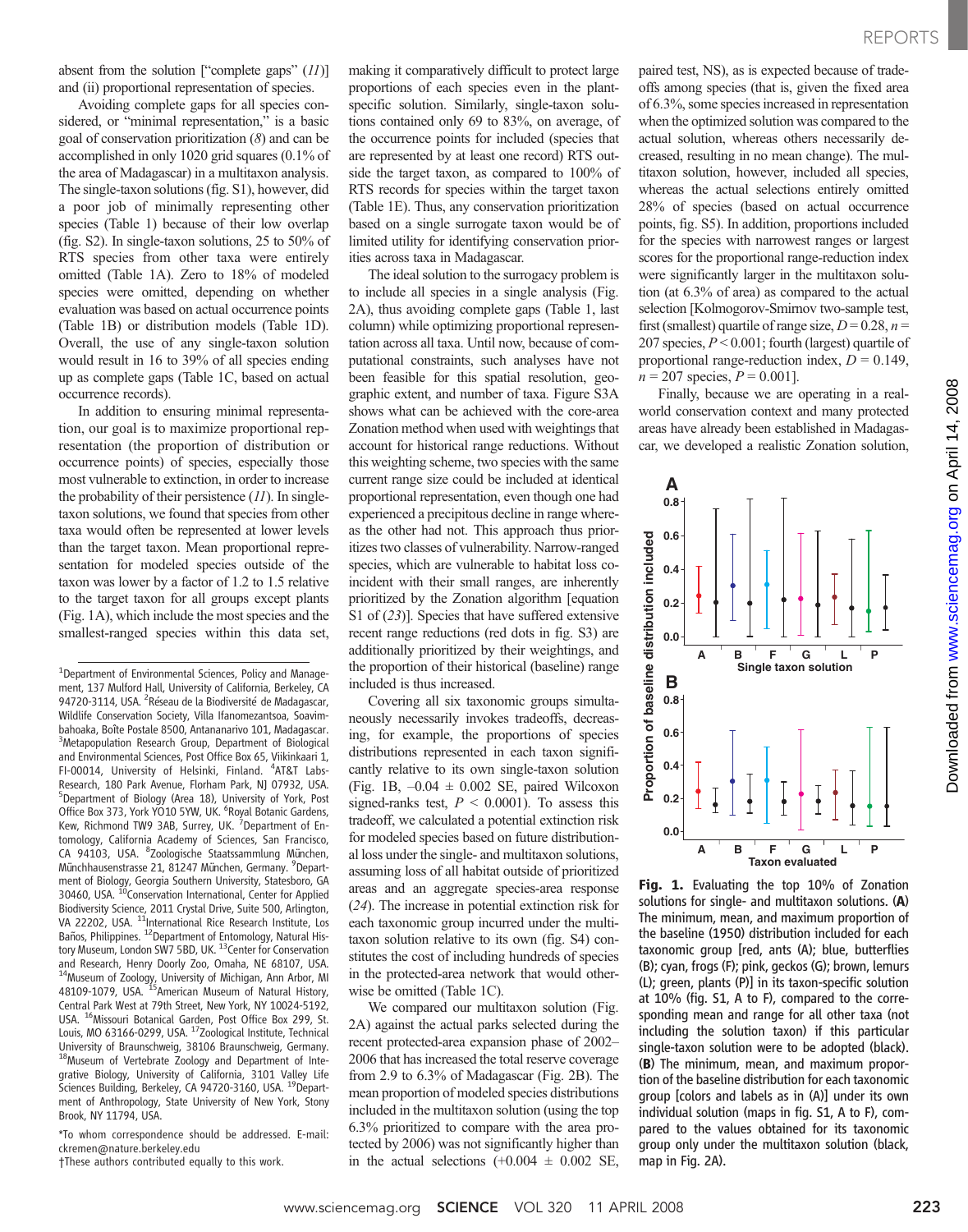## REPORTS

optimized to expand on existing protected areas (6.3%) by adding an additional 3.7% of area (Fig. 2B, constrained solution). Like the unconstrained solution (Fig. 2A and Table 1), this solution (Fig. 2B) omits no species. The proposed expansion achieves relatively large increases in mean proportional representation  $(+0.05 \pm 0.001$  SE of modeled species' distributions and  $+58.8 \pm$ 1.1% SE of RTS' occurrences). Most important, it realizes gains among the most vulnerable species, because of both the algorithm  $(20, 21)$ and the weighting system used. Among modeled species, those that have already lost much of their range (Fig. 3, A to C; red indicates the highest quartile of proportional range-reduction index) or are currently narrow-ranged (Fig. 3, D to F; red indicates the smallest quartile of range) increase most in proportional representation when moving from current parks (Fig. 3, B and E) to the constrained optimized solution (Fig. 3, C and F). For RTS species, expansion from current parks to the optimized solution would increase mean proportional representation to  $99.9 \pm 0.1\%$  SE of occurrences from 0% for gap species (39% of all RTS, fig. S5) or  $67.8 \pm 1.9\%$  SE for included species (fig. S6). Thus, although the protected areas selected to date have captured a relatively high proportion of Madagascar's species (~70% of species considered here, fig. S5), careful selection of the remaining 3.7% of area (as in the plan proposed in Fig. 2B) can produce further substantial conservation gains, both by including many more species and by increasing the proportional representation of the most vulnerable ones.

Our analysis provides fresh insights into conservation needs for Madagascar, identifying, for example, several regions within the central plateau massifs and littoral forests as priorities

Table 1. Surrogacy of higher taxa, comparing single- and multitaxon solutions. Section A, percentage of complete gap species for RTS species ( $n =$ 1486). B, percentage of complete gap species for modeled species ( $n = 829$ ). C, percentage of complete gap species for all species (modeled and RTS,  $n =$ 2315). Sections A, B, and C are based on occurrence data, and complete gaps are species with no points included in the solution. The diagonals and the

(Fig. 2): areas with relatively low forest cover but considerable endemism that have been historically neglected in favor of protecting large forest blocks. Although our national-scale analysis identifies important biodiversity priorities at high resolution, precise delineation of protected areas requires taking socioeconomic factors into account (25). Within these priority areas, those that are most vulnerable to habitat destruction or are most highly ranked (fig. S7) should receive immediate attention (26). Although conservation areas must be identified by the end of 2008, final refinement and legal designation will not be completed until 2012. Thus, time is available for implementation of an iterative process (8): rerunning this analysis to select optimal replacement sites each time areas within the solution are definitively rejected or destroyed, or alternate areas are definitively selected. Such updates could

multitaxon columns have no unrepresented species, demonstrating as expected that Zonation includes all species considered within its solution. For D, the gap analysis was performed with models rather than occurrence points. E, mean percent of occurrence points included for nongap RTS species (species represented by at least one point in the solution). n.a., not applicable because all species are included in the solution by definition.

|                                                                                      | Taxon targeted by zonation solution |              |                    |              |              |               |               |              |
|--------------------------------------------------------------------------------------|-------------------------------------|--------------|--------------------|--------------|--------------|---------------|---------------|--------------|
|                                                                                      | <b>Taxon assessed</b>               | Ants         | <b>Butterflies</b> | <b>Frogs</b> | Geckos       | <b>Lemurs</b> | <b>Plants</b> | All taxa     |
| A. Percent of unmodeled (RTS)                                                        | Ants                                | 0            | 21.3               | 28.9         | 33.6         | 32.4          | 26.9          | $\mathbf 0$  |
| species unrepresented, based on                                                      | <b>Butterflies</b>                  | 14.5         | 0                  | 22.1         | 25.2         | 38.9          | 24.4          | 0            |
| point occurrence records                                                             | Frogs                               | 34.1         | 25.7               | $\mathbf{0}$ | 30.7         | 25.7          | 21.2          | 0            |
|                                                                                      | Geckos                              | 26.9         | 23.1               | 23.1         | $\mathbf 0$  | 26.9          | 19.2          | 0            |
|                                                                                      | Lemurs                              | 42.9         | 50.0               | 50.0         | 71.4         | $\mathbf 0$   | 35.7          | 0            |
|                                                                                      | Plants                              | 45.2         | 52.3               | 42.8         | 62.2         | 54.8          | 0             | $\mathbf 0$  |
|                                                                                      | All species except<br>target taxon  | 40.0         | 42.4               | 37.7         | 50.2         | 45.5          | 24.5          | n.a.         |
| B. Percent of modeled species                                                        | Ants                                | 0            | $\mathbf 0$        | 5.5          | 2.7          | 0             | 0             | 0            |
| unrepresented, based on point                                                        | <b>Butterflies</b>                  | 0            | $\mathbf 0$        | 4.7          | 0.6          | 0             | 0.6           | 0            |
| occurrence records                                                                   | Frogs                               | 5.0          | 5.0                | 0            | 5.0          | 0             | 0             | 0            |
|                                                                                      | Geckos                              | $\mathbf{0}$ | $\mathbf{0}$       | $\mathbf{0}$ | $\mathbf{0}$ | $\mathbf{0}$  | 0             | 0            |
|                                                                                      | Lemurs                              | 3.2          | 6.5                | 3.2          | 9.7          | $\mathbf{0}$  | $\Omega$      | $\mathbf 0$  |
|                                                                                      | Plants                              | 13.3         | 14.1               | 23.4         | 26.2         | 16.4          | $\mathbf{0}$  | $\mathbf 0$  |
|                                                                                      | All species except<br>target taxon  | 9.3          | 11.4               | 16.4         | 17.5         | 10.5          | 0.3           | n.a.         |
| C. Percent of modeled and RTS<br>unrepresented, based on point<br>occurrence records | All species except<br>target taxon  | 28.3         | 32.3               | 29.6         | 38.5         | 33.2          | 16.2          | 0            |
| D. Percent of modeled species                                                        | Ants                                | 0            | 0                  | 0            | 0            | 0             | 0             | 0            |
| with no part of their model                                                          | <b>Butterflies</b>                  | 0            | 0                  | 1.2          | 0            | 0             | 0             | $\mathbf 0$  |
| protected by the Zonation                                                            | Frogs                               | 0            | 0                  | 0            | 0            | 0             | 0             | 0            |
| solution                                                                             | Geckos                              | $\mathbf{0}$ | 0                  | 0            | 0            | 0             | $\mathbf{0}$  | 0            |
|                                                                                      | Lemurs                              | $\mathbf{0}$ | $\mathbf{0}$       | 3.2          | 0            | $\mathbf{0}$  | $\mathbf{0}$  | 0            |
|                                                                                      | Plants                              | 1.6          | 0.4                | 8.0          | 2.0          | 1.6           | $\mathbf{0}$  | $\mathbf{0}$ |
|                                                                                      | All species except<br>target taxon  | 1.1          | 0.3                | 5.4          | 1.2          | 1.0           | 0.0           | n.a.         |
| E. Mean percent point                                                                | Ants                                | 100.0        | 84.9               | 87.6         | 80.5         | 75.7          | 77.1          | 100.0        |
| occurrence records included for                                                      | <b>Butterflies</b>                  | 77.4         | 100.0              | 84.3         | 81.0         | 68.9          | 70.1          | 100.0        |
| (nongap) RTS species only                                                            | Frogs                               | 71.8         | 75.7               | 100.0        | 75.4         | 76.2          | 75.5          | 100.0        |
|                                                                                      | Geckos                              | 75.7         | 73.7               | 74.8         | 100.0        | 64.3          | 69.9          | 100.0        |
|                                                                                      | Lemurs                              | 68.1         | 49.9               | 45.6         | 39.0         | 100.0         | 56.3          | 100.0        |
|                                                                                      | Plants                              | 65.7         | 66.5               | 71.6         | 65.9         | 61.1          | 99.9          | 99.86        |
|                                                                                      | All species except<br>target taxon  | 68.7         | 72.8               | 76.6         | 72.7         | 67.5          | 74.4          | n.a.         |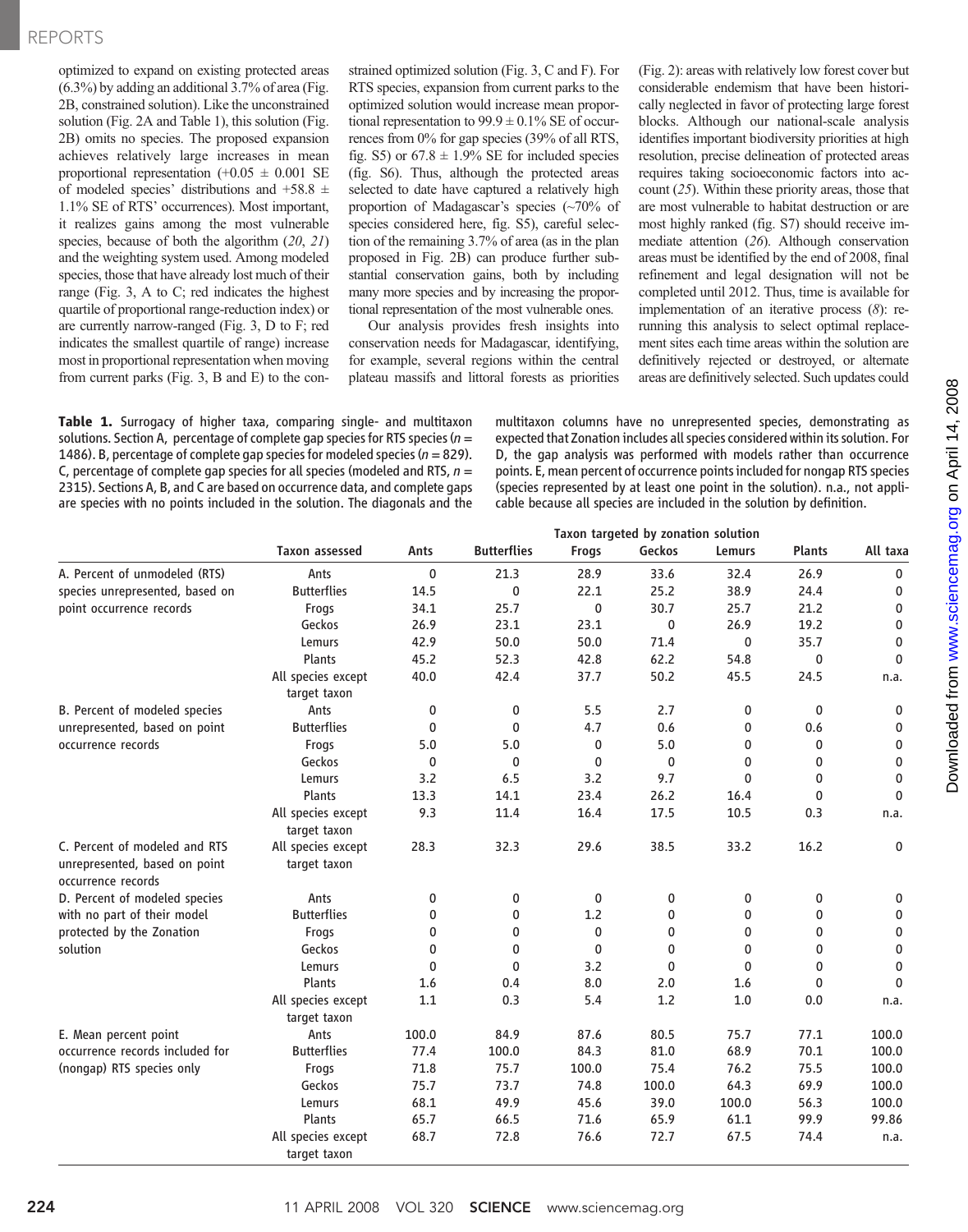www.sciencemag.orgon April 14, 2008

Downloaded from www.sciencemag.org on April 14, 2008

Downloaded from

Fig. 2. Conservation priority zones in Madagascar. (A) Unconstrained multitaxon solution, showing what would have been selected based on these 2315 species if no areas were already protected. Colors indicate priority level: The topranked 2.9% priority areas are shaded yellow (equivalent to the area actually protected by 2002), the next-ranked priorities to 6.3% are blue (equivalent to the area actually protected by 2006), and the nextranked priorities to 10% (equivalent to the conservation target) are red. (B) Constrained multitaxon solution, expanding (red) from existing parks in 2006 (yellow  $+$  blue  $=$ 6.3% of area) to 10% protection. The red areas are thus those that our



analysis selects as the most important areas to consider for expansion of the current reserve network.

Fig. 3. Proportions of baseline (1950) species ranges (modeled) included at different phases of park expansion, as frequency histograms. (A to C) Within each histogram, species are coded by their proportional range-reduction index (weights used in Zonation), binned by quartiles, with the fourth quartile (red) representing the largest reductions. (D to F) Within each histogram, species are coded by their current range size, binned by quartiles, with the first quartile (red) representing the smallest-ranged species. [(A) and (D)] Protected areas designated by the year 2002, equaling 2.3% of the landscape (shaded yellow in Fig. 2B). [(B) and (E)] Protected areas designated by the year 2006, 6.3% of the landscape (shaded yellow and blue in Fig. 2B). [(C) and (F)] Constrained optimized expansion to 10% of the landscape (shaded yellow, blue, and red in Fig. 2B).



incorporate other taxonomic groups, new species records, and changing species designations (27). Our results suggest that conducting comparable analyses for other globally biodiverse areas is not only feasible but necessary, because of the inadequacy of single-taxon analyses to identify cross-taxon priorities and the need to develop high-resolution priorities within hot spots. As conservation targets are approached, optimization techniques become particularly critical to guide the final, toughest choices, so as to increase both the future representation of species in reserves and the probability that populations of these species will persist.

#### References and Notes

- 1. R. A. Mittermeier et al., Hotspots Revisited: Earth's Biologically Richest and Most Endangered Terrestrial Ecoregions (Conservation International, Univ. of Chicago Press, Chicago, 2005).
- 2. T. M. Brooks et al., Science 313, 58 (2006).
- 3. R. Grenyer et al., Nature 444, 93 (2006).
- 4. A. S. van Jaarsveld et al., Science 279, 2106 (1998). 5. C. Moritz et al., Proc. R. Soc. London Ser. B 268, 1875 (2001).
- 6. J. R. Prendergast, R. M. Quinn, J. H. Lawton,
- B. C. Eversham, Nature 365, 335 (1993). 7. R. M. Cowling, R. L. Pressey, A. T. Lombard, P. G. Desmet,
- A. G. Ellis, Divers. Distrib. 5, 51 (1999).
- 8. C. R. Margules, R. L. Pressey, Nature 405, 243 (2000). 9. R. M. Cowling, R. L. Pressey, M. Rouget, A. T. Lombard, Biol. Conserv. 112, 191 (2003).
- 10. A. T. Knight et al., Conserv. Biol. 20, 739 (2006).
- 11. A. S. L. Rodrigues et al., Bioscience 54, 1092 (2004).
- 12. M. J. Raherilalao, S. M. Goodman, Rev. Ecol. Terre Vie 60, 355 (2005).
- 13. C. J. Raxworthy, R. A. Nussbaum, in Biogeography of Madagascar, W. R. Lourenco, Ed. (Orstom, Paris, 1996), pp. 369–383.
- 14. C. Kremen, D. C. Lees, J. Fay, in Butterflies: Ecology and Evolution Taking Flight (Univ. of Chicago Press, Chicago, 2003), pp. 517–540.
- 15. G. E. Schatz, C. Birkinshaw, P. P. Lowry II, F. Randriantafika, F. Ratovoson, in Diversité et Endèmisme à Madagascar, W. C. Lourenco, S. M. Goodman, Eds. (Mémoires de la Société de Biogéographie, Paris, 2000), pp. 11–24.
- 16. G. E. Schatz, Mem. Soc. Biogeogr. (Paris) 2000, 1 (2000).
- 17. S. Goodman, J. Benstead, Oryx 39, 73 (2005).
- 18. J. Elith et al., Ecography 29, 129 (2006).
- 19. S. J. Phillips, R. P. Anderson, R. E. Schapire, Ecol. Model. 190, 231 (2006).
- 20. A. Moilanen et al., Proc. R. Soc. London Ser. B 272, 1885 (2005).
- 21. A. Moilanen, Biol. Conserv. 134, 571 (2007).
- 22. Gouvernement Malgache, J. Off. Repub. Madagascar 2004, 2936 (2004).
- 23. Supporting material is available on Science Online.
- 24. C. D. Thomas et al., Nature 427, 145 (2004).
- 25. C. Kremen et al., Conserv. Biol. 13, 1055 (1999).
- 26. W. R. Turner, D. S. Wilcove, Conserv. Biol. 20, 527 (2006).
- 27. J. Köhler et al., Bioscience 55, 693 (2005).
- 28. We thank C. Golden, C. Moritz, and W. Turner for valuable feedback on an earlier version. We are grateful to members of the Système d'Aires Protégées de Madagascar (SAPM) for facilitating the comparative work and for support from the MacArthur Foundation (grant no. 06-86791 to C.K.). The study was devised by C.K. and A.C. A.C. and C.K. conducted the analyses. A.M., S.J.P., and C.D.T. provided expert input on analytical methods and interpretation. R.J.H. and G.J.H. prepared environmental layers. A.C., H.B., J.D., B.L.F., F.G., T.C.G., C.K., D.C.L., E.L., R.A.N., C.J.R., G.E.S., M.V., D.R.V., P.C.W., and M.L.Z. contributed biodiversity data and